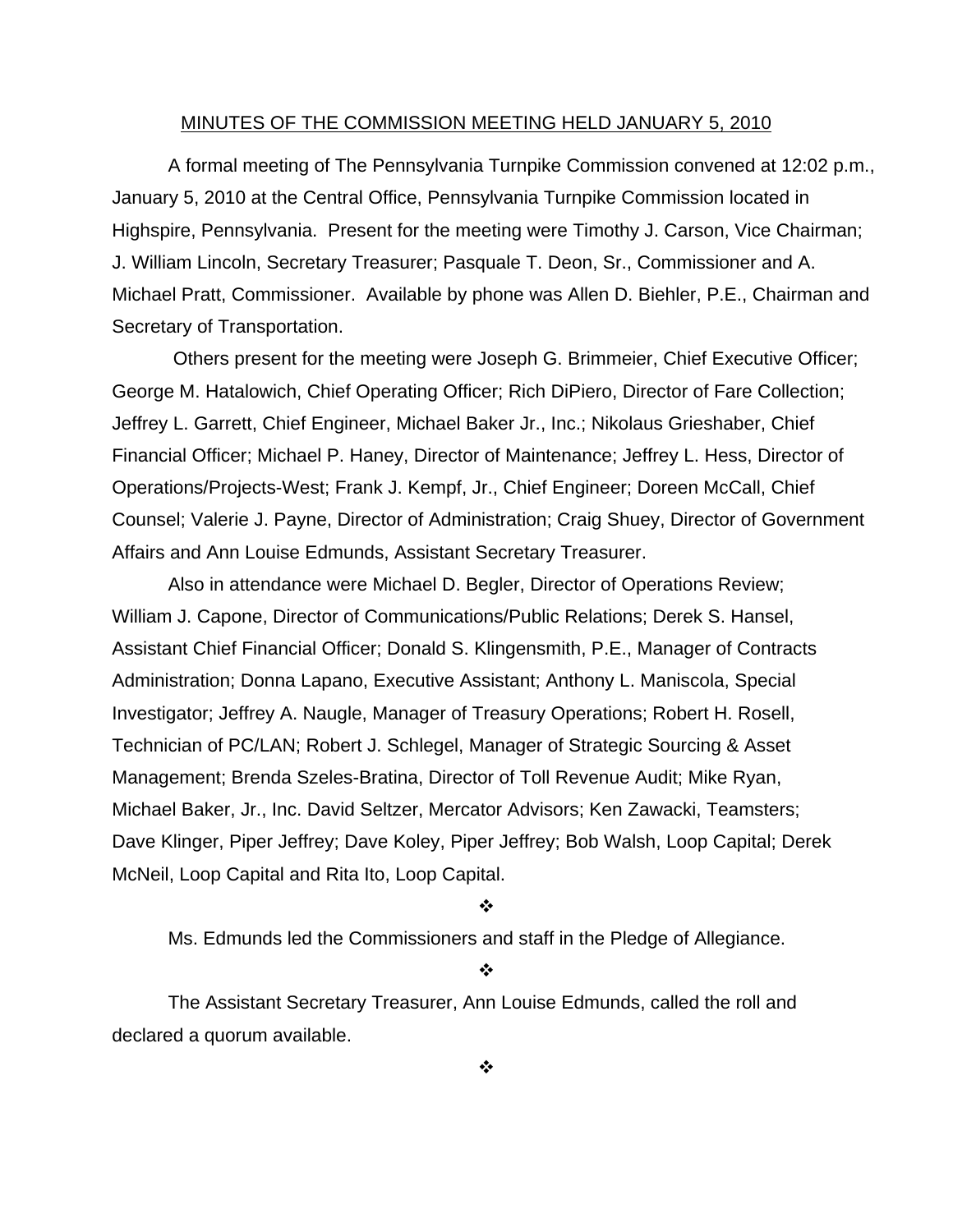#### SUNSHINE ANNOUNCEMENT

MS. EDMUNDS: THE COMMISSIONERS MET IN EXECUTIVE SESSION PRIOR TO TODAY'S FORMAL AGENDA SESSION TO CONSIDER MATTERS OF PERSONNEL, WHICH INCLUDED A RECLASSIFICATION, PROMOTION, TERMINATIONS, NEW HIRES, VACANCIES AND REQUESTS TO FILL, TO ABOLISH AND CREATE, AND TO POST AND FILL POSITIONS IN THE FARE COLLECTION AND INFORMATION TECHNOLOGY DEPARTMENTS AND EASTERN REGIONAL OFFICE.

THE COMMISSIONERS ALSO ENGAGED IN NON-DELIBERATIVE INFORMATIONAL DISCUSSIONS, REGARDING VARIOUS ACTIONS AND MATTERS, WHICH HAVE BEEN APPROVED AT PREVIOUS PUBLIC MEETINGS.

 $\frac{1}{2}$ 

#### MINUTES OF MEETING

Motion - That the Minutes of the meeting held December 16, 2009 be approved and filed – was made by Mr. Lincoln, seconded by Mr. Deon; and passed unanimously.

❖

#### **COMMUNICATIONS**

 Motion – That the Commission accepts and files the memo received from the Chief Counsel– was made by Mr. Deon, seconded by Mr. Lincoln; and passed unanimously.

❖

#### **PERSONNEL**

 Motion – That the Commission approves the Personnel as amended – was made by Mr. Deon, seconded by Mr. Pratt; and passed unanimously.

❖

## UNFINISHED BUSINESS

There was no Unfinished Business to discuss.

❖

#### NEW BUSINESS

#### Reinvestments, Liquidations and Purchase of Securities

 Upon the motion by Mr. Deon, seconded by Mr. Lincoln, the following Resolution was presented for adoption: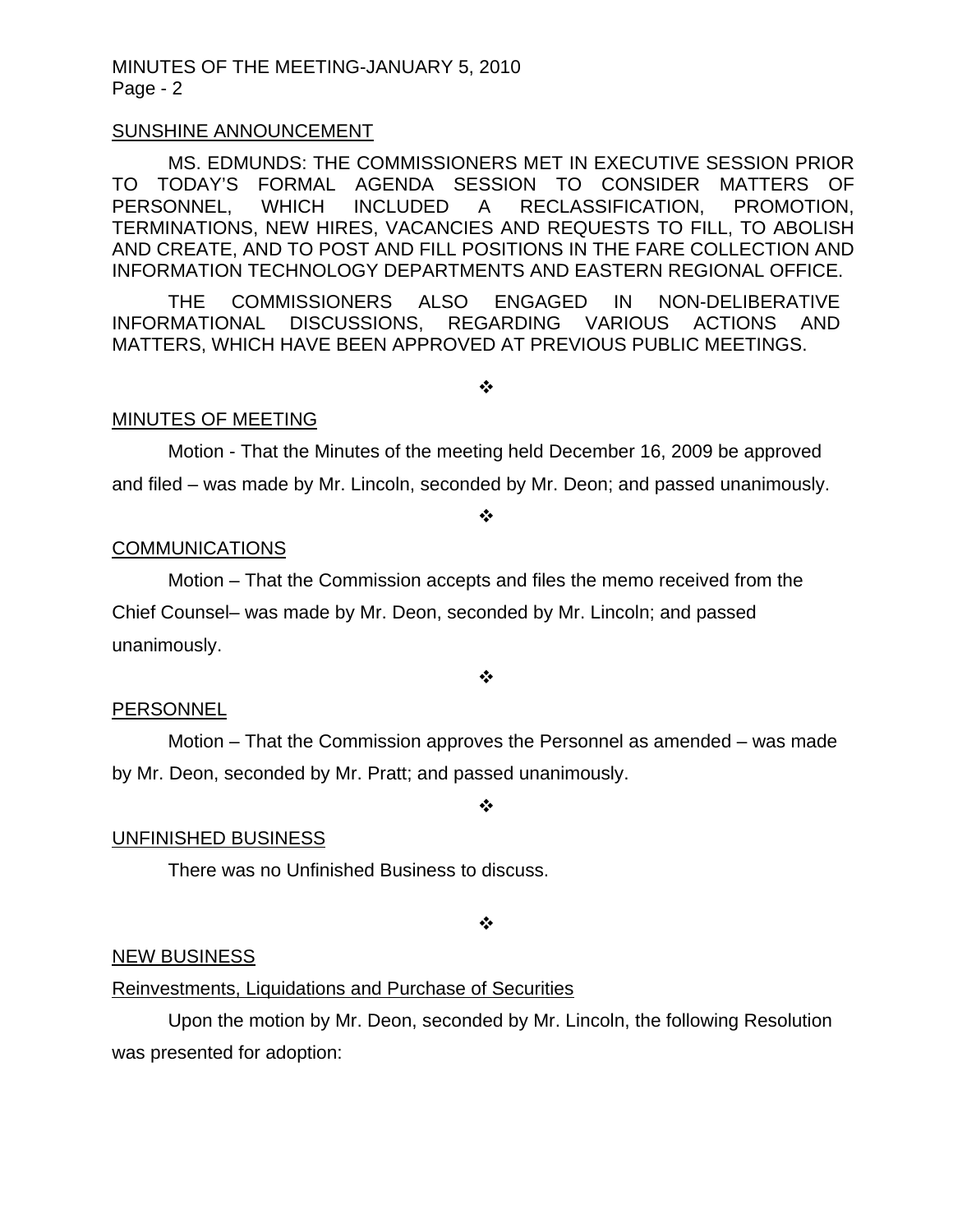## **RESOLUTION**

BE IT RESOLVED that the Pennsylvania Turnpike Commission hereby

ratifies the action of the Investment Analyst, with the approval of the Chief Executive Officer and the Consulting Engineer, in directing the Trustee to make the foregoing reinvestments, liquidations and purchases; and

 BE IT FURTHER RESOLVED that copies of the Resolution certified by the Assistant Secretary and Treasurer shall be forwarded to the Trustee as required in Article VI, Section 602 of the 2001 Amended and Restated Trust Indenture.

The following members voted yea: Commissioners Biehler, Lincoln, Deon and Pratt; Commissioner Carson abstained.

MR. CARSON: AS A LAWYER AND ADVISOR FOR OVER 30 YEARS IN THE PUBLIC FINANCE AREA, I AND/OR MY FIRM HAVE HAD, CURRENTLY HAVE, OR POTENTIALLY MAY HAVE, DEALINGS WITH VIRTUALLY ALL THE MAJOR COMMERCIAL AND INVESTMENT BANKING FIRMS, AND SOMETIMES REPRESENT THEM DIRECTLY IN VARIOUS TRANSACTIONS. MANY OF THESE FINANCIAL FIRMS ALSO ACT AS BROKER-DEALERS FROM WHICH THE COMMISSION OR ITS AGENTS (BOND TRUSTEES, ETC.) MIGHT SOLICIT BIDS AND/OR BUY SECURITIES FROM TIME-TO-TIME FOR ROUTINE INVESTMENT MANAGEMENT PURPOSES. OUT OF AN ABUNDANCE OF CAUTION, I WILL, THEREFORE, ABSTAIN FROM THE VOTE ON THIS PARTICULAR AGENDA ITEM, AND I ASK THAT THE MINUTES SO REFLECT MY ABSTENTION.

 $\frac{1}{2}$ 

# AGREEMENT

Motion-That the Commission approves the negotiation and execution of an Assignment Agreement with National City Bank to assign our active contracts to PNC Bank, N.A.; National City Bank merged with PNC on November 6, 2009-was made by Mr. Deon, seconded by Mr. Lincoln; and passed unanimously.

❖

# RIGHT-OF-WAY REQUESTS

 Motion – That the Commission approves the Right-of-Way Requests for the items listed in memos "a" through "h":

a. Authorize the acquisition of Right-of-Way #3175-A, a partial take parcel, necessary for the total reconstruction project from MP 199.00 to MP 227.00, by issuing a check in the amount of \$507.50, representing fair market value and prorated taxes, payable to Verna H. Shultz; authorize the appropriate Commission officials to execute the Agreement of Sale; authorize the payment of additional statutory damages as calculated by the Legal Department and approved by the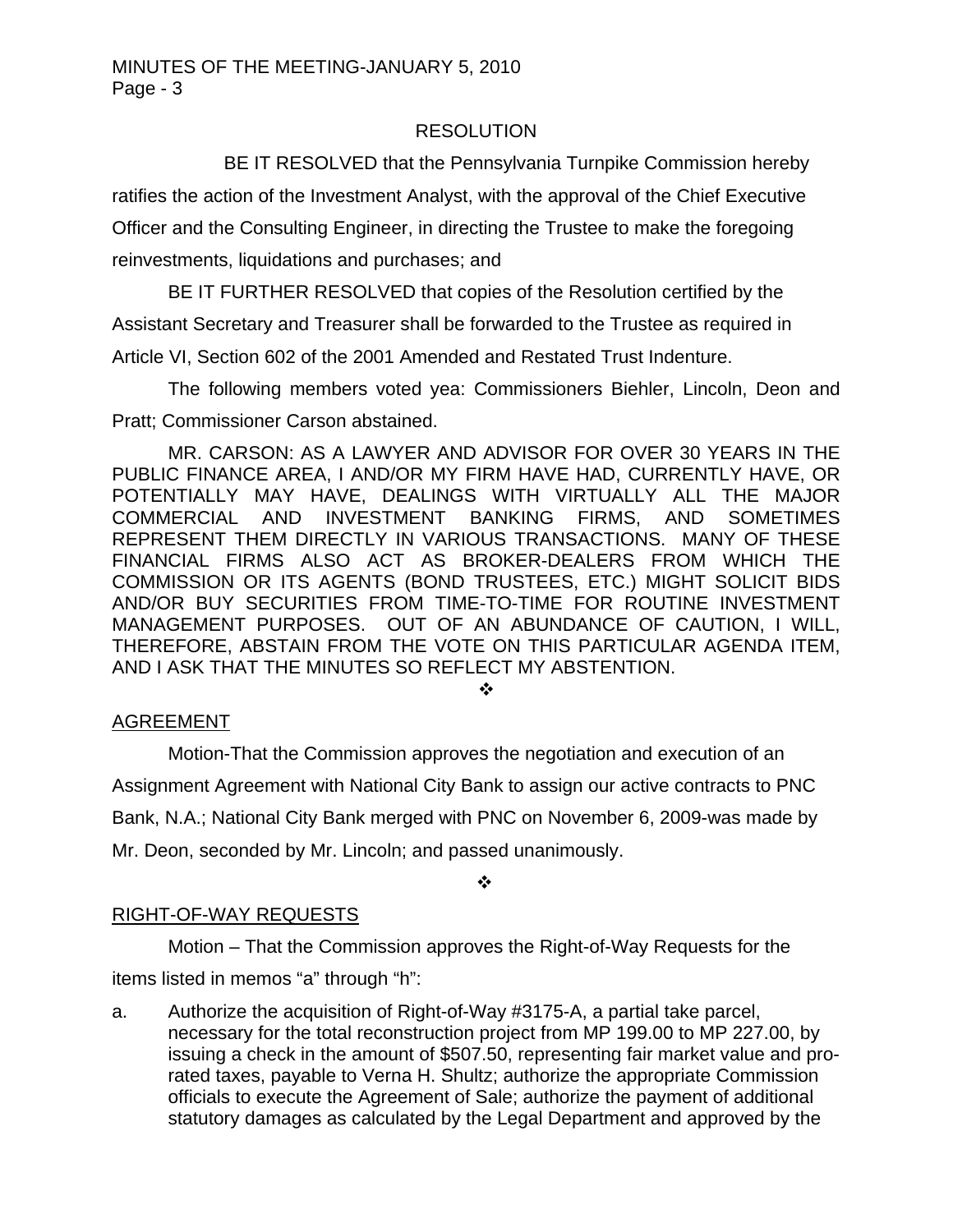Chief Executive Officer; and payment of the fair market value to the property owner is contingent upon her execution of a deed prepared by the Legal Department;

- b. Authorize the acquisition of Right-of-Way #3167-B, a partial take parcel, necessary for the total reconstruction project from MP 199.00 to MP 227.00, by issuing a check in the amount of \$1,821.00, representing fair market value and pro-rated taxes, payable to Douglas B. & Staci B. Lehman, and David D. & Wendy J. Lehman; authorize the appropriate Commission officials to execute the Agreement of Sale; authorize the payment of additional statutory damages as calculated by the Legal Department and approved by the Chief Executive Officer; and payment of the fair market value to the property owners is contingent upon their execution of a deed prepared by the Legal Department;
- c. Authorize the acquisition of Right-of-Way #3169-B, a partial take parcel, necessary for the total reconstruction project from MP 199.00 to MP 227.00, by issuing a check in the amount of \$9,033.50, representing fair market value and pro-rated taxes, payable to The Rachel Nickey Morgenthaler Residuary Trust; authorize the appropriate Commission officials to execute the Agreement of Sale; authorize the payment of additional statutory damages as calculated by the Legal Department and approved by the Chief Executive Officer; and payment of the fair market value to the property owner is contingent upon the delivery of a deed prepared by the Legal Department;
- d. Authorize the acquisition of Right-of-Way #1031-R15, a partial take parcel, necessary for the Somerset Interchange Five Legged Intersection project, by issuing a check in the amount of \$42,135.00, representing fair market value, prorated taxes and recording fees; payable to Nathan J. Zarichnak & Associates, Escrow Agent; authorize the appropriate Commission officials to execute the Agreement of Sale; authorize the payment of additional statutory damages as calculated by the Legal Department and approved by the Chief Executive Officer; and payment of the fair market value to the property owner is contingent upon the delivery of a deed prepared by the Legal Department;
- e. Authorize the acquisition of Right-of-Way #6465-RF, a partial take parcel, necessary for the total reconstruction project from MP A20.00 to A30.00, by issuing a check in the amount of \$9,642.50, representing fair market value and pro-rated taxes, payable to PECO Energy Company; authorize the appropriate Commission officials to execute the Agreement of Sale; authorize the payment of additional statutory damages as calculated by the Legal Department and approved by the Chief Executive Officer; and payment of the fair market value to the property owner is contingent upon the execution of a deed prepared by the Legal Department;
- f. Authorize the acquisition of Parcel #99A, a partial take parcel, necessary for the total reconstruction project from MP 199.00 to MP 227.00, by issuing a check in the amount of \$8,120.00, representing fair market value and pro-rated taxes,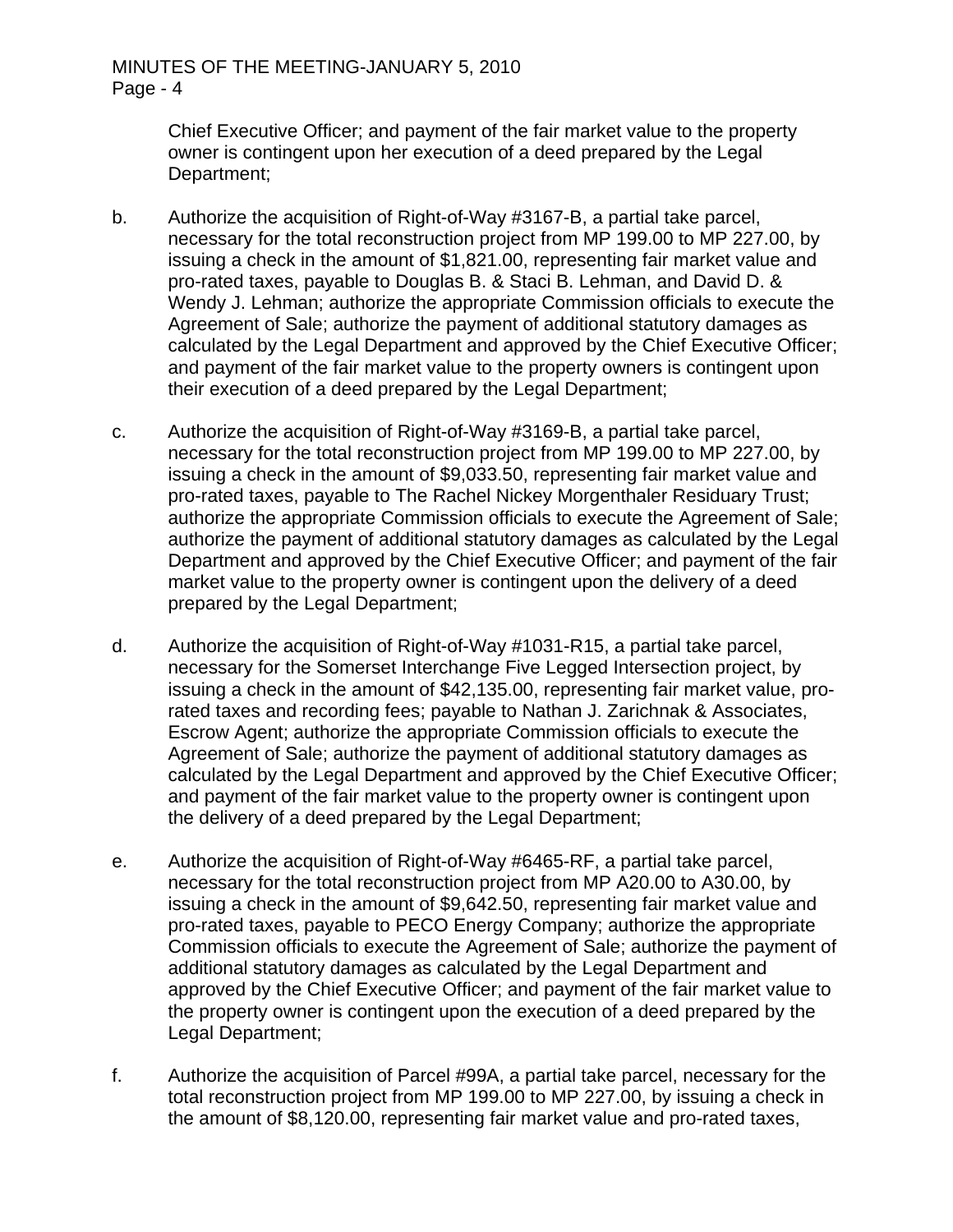payable to the City Line Abstract Company, Escrow Agent; authorize the appropriate Commission officials to execute the Agreement of Sale; authorize the payment of additional statutory damages as calculated by the Legal Department and approved by the Chief Executive Officer; and payment of the fair market value to the property owners is contingent upon their delivery of a deed prepared by the Legal Department. Also approve the transfer of the property to the PA Game Commission by authorizing the appropriate Commission officials to execute a deed prepared by the Legal Department;

- g. Authorize the acquisition of Parcel #27, a total take parcel, necessary for the bridge replacement project at MP 13.21, by issuing a check in the amount of \$93,300.00, representing fair market value, pro-rated taxes, recording fees and down payment assistance; payable to Nathan J. Zarichnak and Associates, Escrow Agent; authorize the appropriate Commission officials to execute the Agreement of Sale; authorize the payment of additional statutory damages as calculated by the Legal Department and approved by the Chief Executive Officer; and payment of the fair market value to the property owners is contingent upon their delivery of a deed prepared by the Legal Department;
- h. Authorize the acquisition of Right-of-Way #17905, a total take parcel, necessary for construction of the Southern Beltway, by issuing a check in the amount of \$247,181.26, representing fair market value, pro-rated taxes and recording fees; payable to Coon and Company, Escrow Agent; authorize the appropriate Commission officials to execute the Agreement of Sale; authorize the payment of additional statutory damages as calculated by the Legal Department and approved by the Chief Executive Officer; and payment of the fair market value to the property owner is contingent upon her delivery of a deed prepared by the Legal Department.

-was made by Mr. Deon, seconded by Mr. Lincoln; and passed unanimously.

## ADVERTISING

Motion-That the Commission the issuance of an RFP to secure a vendor to provide Employee Assistance Program (EAP) services-was made by Mr. Carson, seconded by Mr. Lincoln; and passed unanimously.

 $\cdot$ 

 $\ddot{\cdot}$ 

# AWARD OF BIDS AND ISSUANCE OF PURCHASE ORDERS

Motion-That the Commission approves the Award of Bids and the Issuance of

Purchase Orders for the items listed in memos "a" through "c":

a. Microwave backbone upgrade (phase one), utilizing the Commonwealth's contract with Alcatel-Lucent USA Inc.; at a total award of \$1,750,412.00;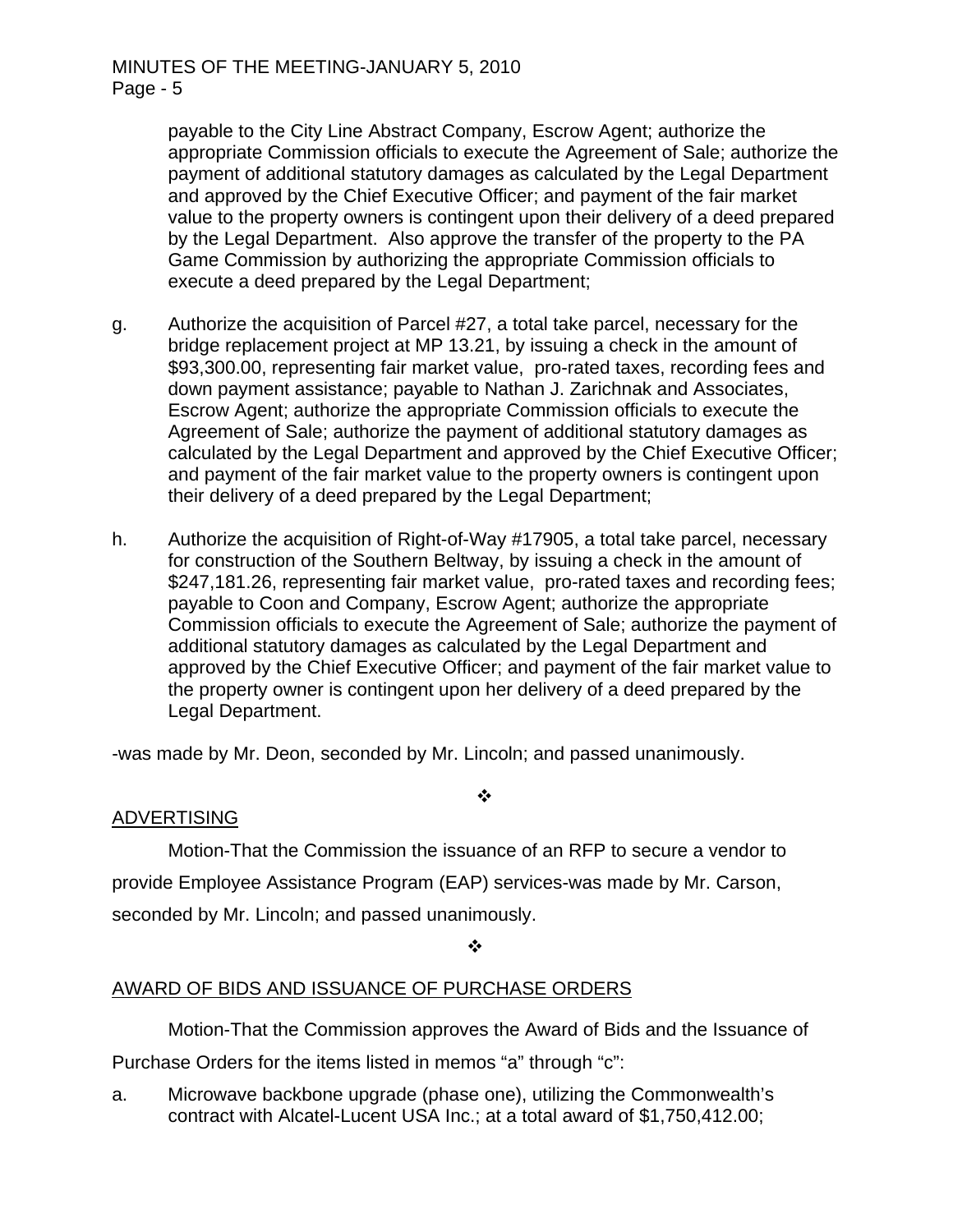- b. Heating fuel, to the lowest responsive and responsible bidder, Naughton Energy; at a total award of \$356,500.00;
- c. Network equipment for the TIP Building Data Center, utilizing the Commonwealth's contract with ePlus Technology, Inc.; at a total award of \$993,855.55.

-was made by Mr. Carson, seconded by Mr. Lincoln, and passed unanimously.

 $\frac{1}{2}$ 

## AWARD OF CONTRACTS

 That the Commission approves the Award of Contracts for the items listed in memos "a" through "c":

- a. Contract #A-125.00R001-3-02, for bituminous overlay between MP A125.10 and MP A130.61, to the lowest responsive and responsible bidder, Locust Ridge Contracts, at a total award of \$5,442,235.66; with a contingency amount of \$250,000.00;
- b. Contract #EN-00028-03-02, for access ramp construction at MP 346.07EB and MP 346.59WB, to the lowest responsive and responsible bidder, Glasgow, Inc., at a total award of \$487,915.42; with a contingency amount of \$30,000.00;
- c. Contract #T-057.00R001-3-02, for bituminous overlay between MP 56.37 and MP 67.49, to the lowest responsive and responsible bidder, The Lane Construction Corporation, at a total award of \$9,636,779.25, with a contingency amount of \$600,000.00.

-was made by Mr. Deon, seconded by Mr. Lincoln; and passed unanimously.

❖

# PROPERTY DAMAGE WRITE-OFF

 Motion-The the Commission approves the write off of \$33,680.91 for Property Damage Claim #DC-310-was made by Mr. Carson, seconded by Mr. Lincoln and passed unanimously.

 $\cdot$ 

## PAYMENTS

 Motion-That the Commission authorizes payment for the invoices listed in memos "a" and "c":

a. 2009 Notice of Assessment for the Worker's Compensation Administration Fund invoice, in the amount of \$58,332.00 to the Department of Labor & Industry;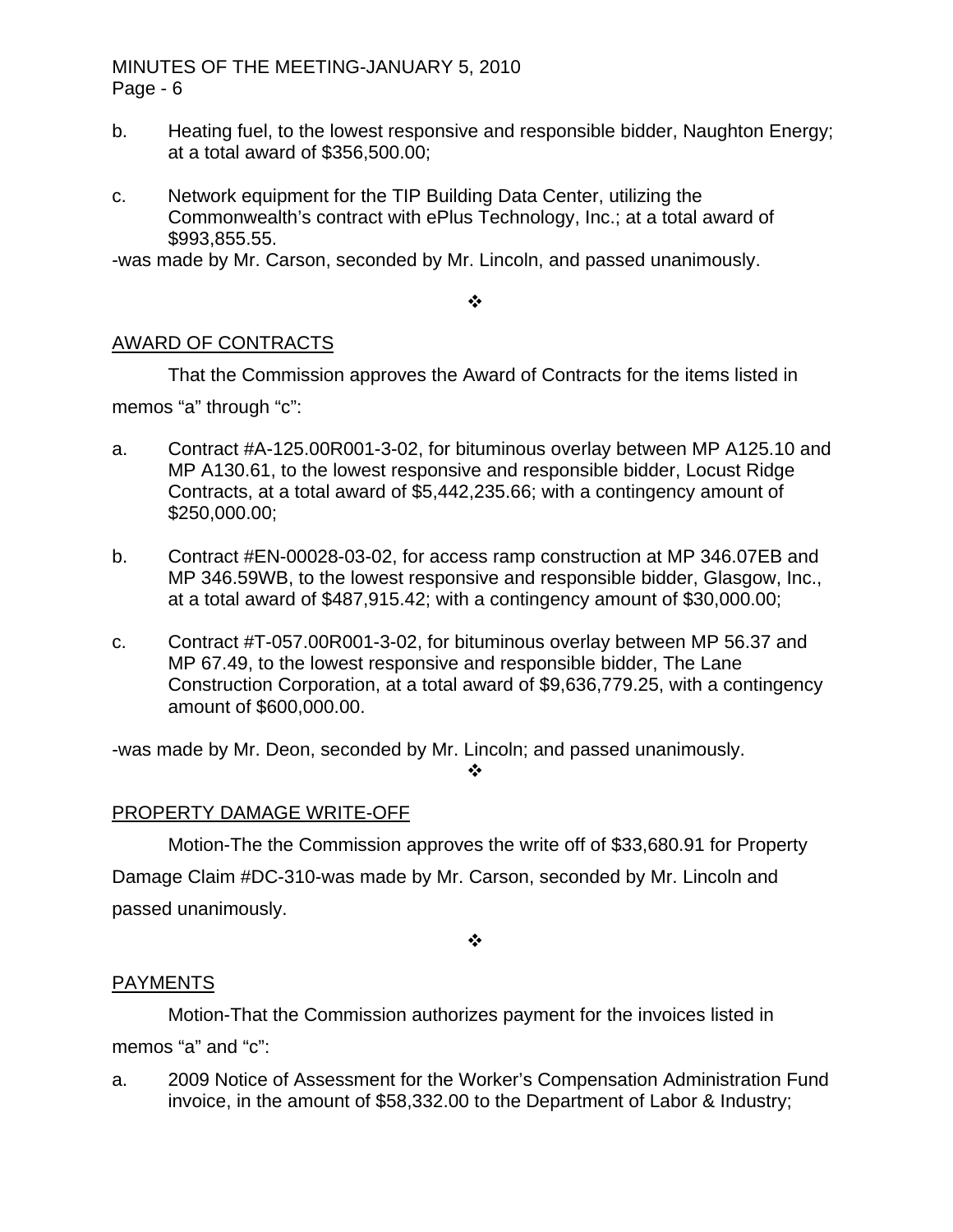c. Payment in the amount of \$2,500.00 to the National Fish and Wildlife Foundation, for mitigating the B-409 bridge replacement project's impact on the wetlands.

-was made by Mr. Lincoln, seconded by Mr. Deon; and passed unanimously.

Motion-That the Commission authorizes payment for the invoice listed in memo

"b":

b. Assessment from the Joint Defense Group for the Lightman Drum Superfund case, in the amount of \$2,000.00, payable to Drinker Biddle & Reath, LDC Site Participation Fund Account;

-was made by Mr. Deon, seconded by Mr. Lincoln; Mr. Carson abstained.

MR. CHAIRMAN: MR. CHAIRMAN, I ABSTAIN ON THE BASIS THAT THE COMPANY SET FORTH IN THIS AGENDA ITEM IS, HAS PREVIOUSLY BEEN, OR POTENTIALLY MAY BE, A CLIENT OF THE FIRM OR FIRMS OF WHICH I AM A PARTNER. I ASK THAT THE SECRETARY PLEASE HAVE THE MINUTES OF THE MEETING REFLECT MY ABSTENTION ON THIS VOTE. The motion passed.

 $\cdot$ 

Item F-9 was deferred.

 $\cdot$ 

# Items Added to the Formal Agenda

## REVISION TO PURCHASING MANUAL

Motion-That the Commission approves the following revisions to the Purchasing

Policies and Procedures Manual:

- Add requirement to include Women Business Enterprises (WBE) and Minority Business Enterprises (MBE) in bid solicitations;
- Increase monetary thresholds for bid requirements to more closely resemble monetary thresholds for bid requirements utilized by Commonwealth Agencies;
- Allow for the electronic submission of purchase orders to vendors.

-was made by Mr. Lincoln, seconded by Mr. Deon; and passed unanimously.

❖

# NEXT MEETING

MS. EDMUNDS: The next Commission Meeting will be held Tuesday, January 19, 2010.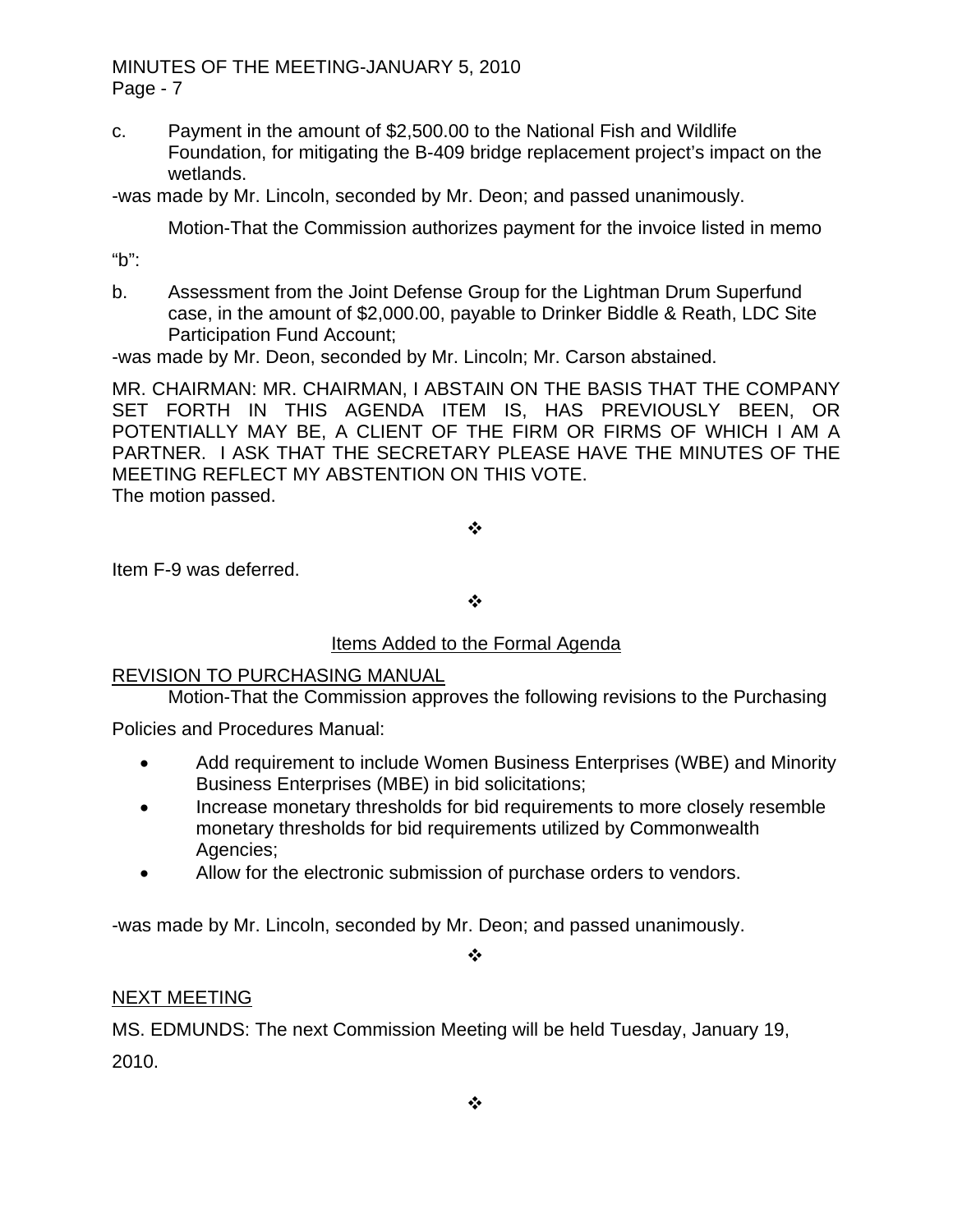## ADJOURNMENT

MS. EDMUNDS: Commissioners, I have no other items for consideration, if you have nothing further, I request a motion for adjournment.

Motion – That this meeting of The Pennsylvania Turnpike Commission be adjourned at 12:08 p.m. - was made by Mr. Pratt, seconded by Mr. Deon; and passed unanimously.

 $\ddot{\psi}$ 

PREPARED BY:

 Ann Louise Edmunds Assistant Secretary Treasurer

01-05-10

APPROVED BY:

 J. William Lincoln Secretary Treasurer